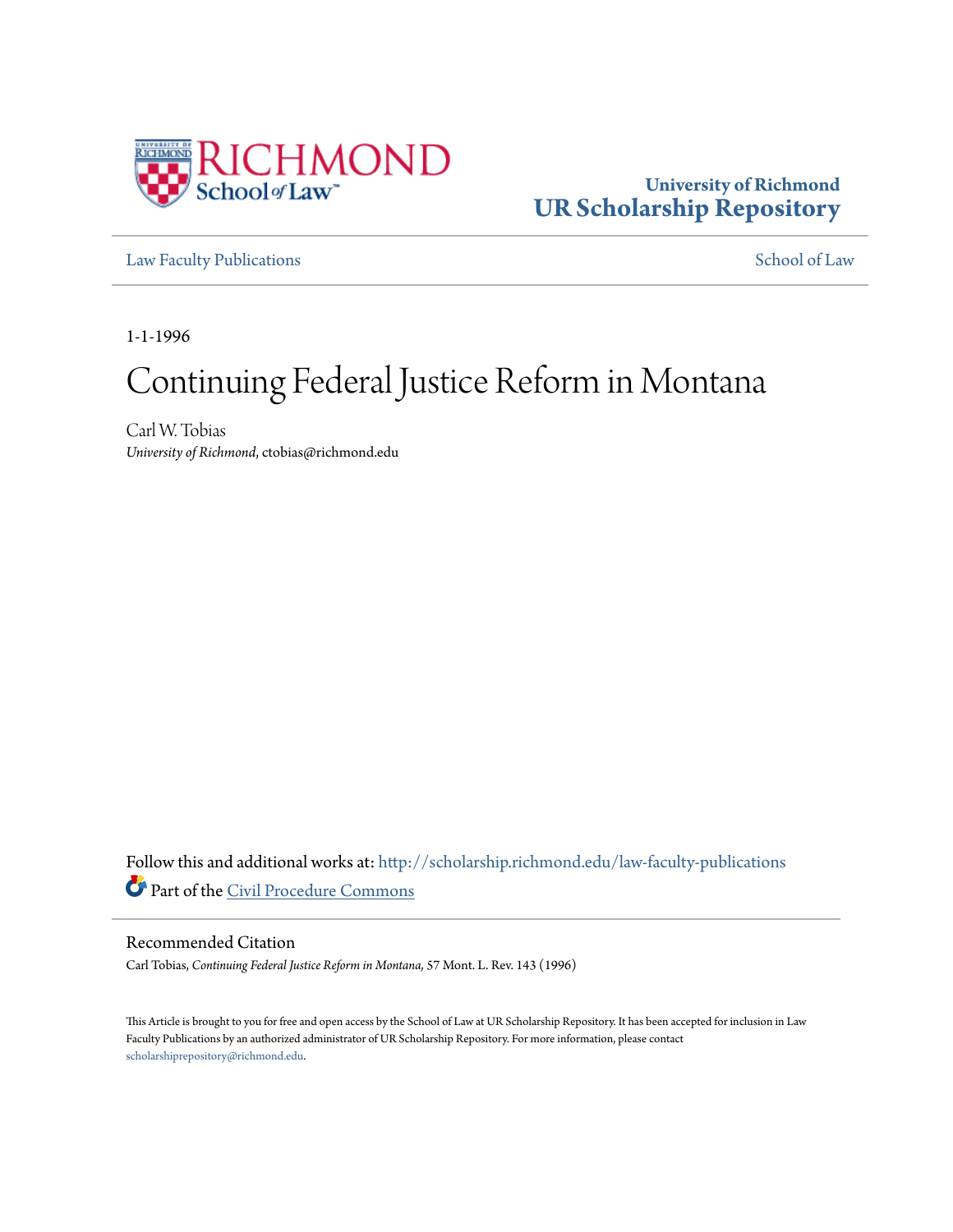# **CONTINUING FEDERAL JUSTICE REFORM IN MONTANA**

### **Carl Tobias·**

#### I. INTRODUCTION

I analyzed refinements in the experimentation which the Montana Federal District Court and other districts have conducted under the Civil Justice Reform Act (CJRA) of 1990 and I assessed certain proposed legal reforms which the Republican Party included in its Contract With America in the last issue of the *Montana Law Review. <sup>1</sup>*I reported that the Montana Federal District Court had prepared a set of local rule changes in light of the 1993 Federal Rules amendments and that the district had formally proposed those modifications for public comment.<sup>2</sup> I also reported that the United States House of Representatives had passed three bills—the Attorney Accountability Act (AAA), the Securities Litigation Reform Act (SLRA), and the Common Sense Product Liability and Legal Reform Act (PLLRA).<sup>3</sup> I explained that none of those proposals would specifically alter the

2. *See* Tobias, *Refining, supra* note 1, at 542-43; *see also* Tobias, *Re-evaluating, supra* note 1, at 314; United States District Court for the District of Montana, Proposed Amendments to Local Rules (Oct. 1994).

Professor of Law, University of Montana. I wish to thank Jim Hughes and Peggy Sanner for valuable suggestions, Cecelia Palmer and Charlotte Wilmerton for processing this piece, and Ann and Tom Boone and the Harris Trust for generous, continuing support. I serve on the Ninth Circuit District Local Rules Review Committee and on the Advisory Group that the United States District Court for the District of Montana has appointed under the Civil Justice Reform Act of 1990; however, the views expressed here and errors that remain are mine.

<sup>1.</sup> *See* Carl Tobias, *Refining Federal Civil Justice Reform in Montana,* 56 MONT. L. REV. 539 (1995) [hereinafter Tobias, *Refining].* This essay is the most recent installment of a series of articles which document and analyze developments in federal civil justice reform in Montana. *See* Carl Tobias, *Re-evaluating Federal Civil Justice Reform in Montana,* 56 MONT. L. REV. 307 (1995) [hereinafter Tobias, *Reevaluating];* Carl Tobias, *Evaluating Federal Civil Justice Reform in Montana,* 55 MONT. L. REV. 449 (1994); Carl Tobias, *Recent Federal Civil Justice Reform in Montana,* 55 MONT. L. REV. 235 (1994); Carl Tobias, *More on Federal Civil Justice Reform in Montana,* 54 MONT. L. REV. 357 (1993); Carl Tobias, *Updating Federal Civil Justice Reform in Montana,* 54 MONT. L. REV. 89 (1993); Carl Tobias, *Civil Justice Planning in the Montana Federal District,* 53 MONT. L. REv. 239 (1992); Carl Tobias, *The Montana Federal Civil Justice Plan,* 53 MONT. L. REV. 91 (1992); Carl Tobias, *Federal Court Procedural Reform in Montana,* 52 MONT. L. REV. 433, 437-51 (1991).

<sup>3.</sup> *See* Attorney Accountability Act, H.R. 988, 104th Cong., 1st Sess. (1995); Common Sense Product Liability and Legal Reform Act, H.R. 956, 104th Cong., 1st Sess. (1995); Securities Litigation Reform Act, H.R. 1058, 104th Cong., 1st Sess. (1995). These effectively comprise the Common Sense Legal Reforms Act, H.R. 10, 104th Cong., 1st Sess. (1995), the ninth tenet in the Republican Party's Contract With America; *see also* Tobias, *Refining, supra* note 1, at 541-42.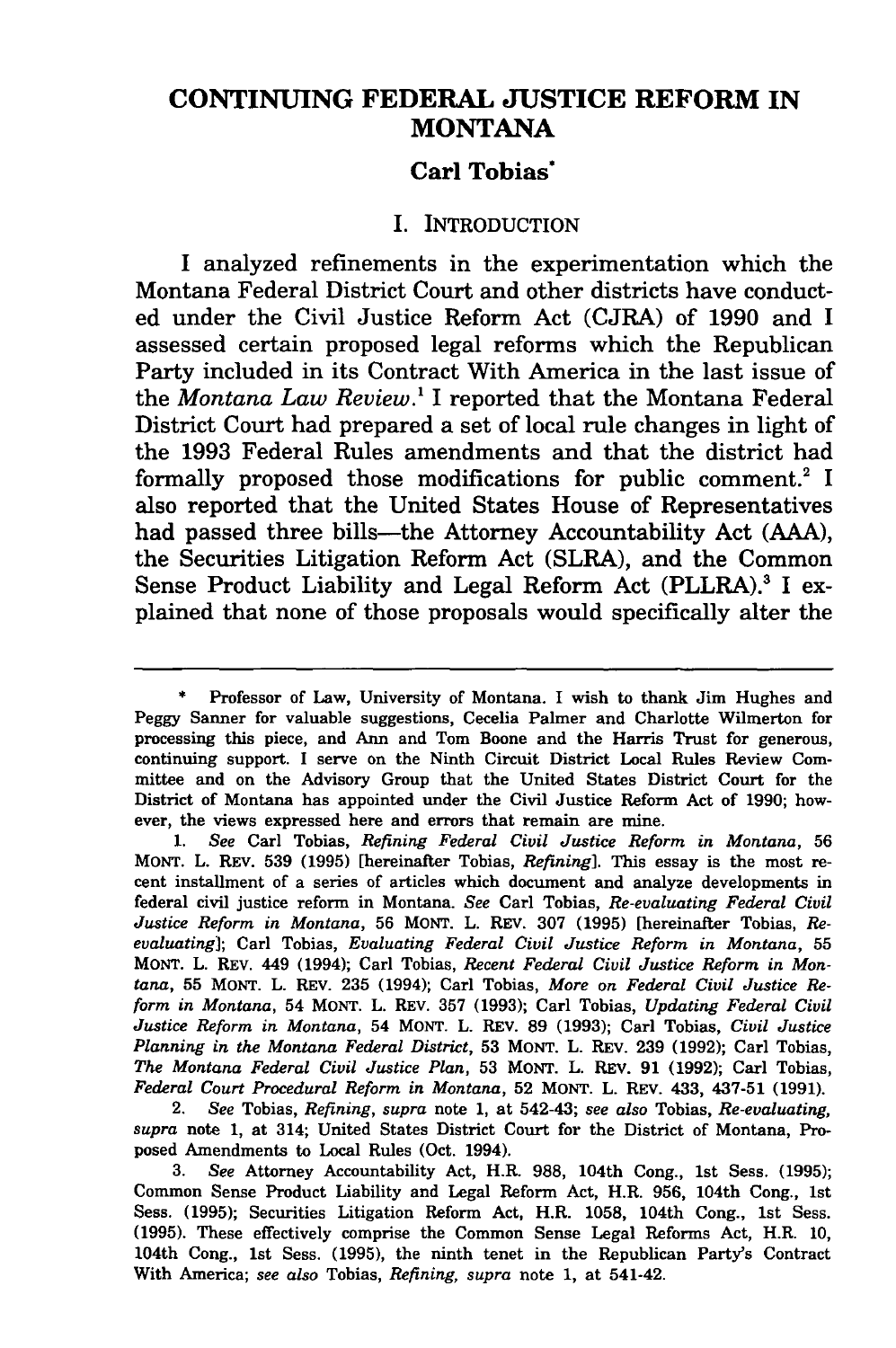CJRA, even though the measures might have important effects on civil justice reform.

The Montana Federal District Court recently finalized the proposed amendments in the local rules which became effective in September, 1995. Moreover, the Ninth Circuit Judicial Council has appointed a District Local Rules Review Committee (LRRC) which is evaluating the local rules of the circuit's fifteen districts for consistency with, and duplication of, the Federal Rules of Civil Procedure and Acts of Congress. That Committee has correspondingly begun its review of the Montana District's procedures.

The Congress enacted, and has overridden President Bill Clinton's veto of, securities litigation reform legislation. The United States Senate passed a product liability reform bill, although it has not passed the AAA. The Congress has also enacted the Civil Justice Reform Act Amendment Act of 1995 that extends for a year the CJRA's deadlines for the Judicial Conference to tender a report to Congress, and the Federal Judicial Center to finish a study, on the demonstration program. This program requires five districts to experiment with differentiated case management (DCM) and with various expense and delay reduction procedures which the CJRA prescribes.<sup>4</sup> These new developments in civil justice reform warrant assessment. This essay undertakes that effort.

The paper initially affords an update of relevant developments relating to civil justice reform in the United States and in the Montana Federal District Court. The essay stresses congressional enactment of securities litigation reform legislation, Senate passage of a product liability reform measure, the legislation that extends demonstration district experimentation, the Montana District's local rules amendments, and the Ninth Circuit Local Rules Review Committee efforts. The paper next offers a look into the future.

<sup>4.</sup> *See* Pub. L. No. 104-33, 109 Stat. 292 (1995); *see also* 28 U.S.C. § 473 (Supp. V 1993). The Western District of Michigan and the Northern District of Ohio must experiment with DCM and the Northern District of California, the Northern District of West Virginia and the Western District of Missouri must experiment with various techniques for decreasing expense and delay, including alternatives to dispute resolution (ADR). *See* Judicial Improvements Act of 1990, tit. I, Pub. L. No. 101-650, § 104, 104 Stat. 5089, 5097.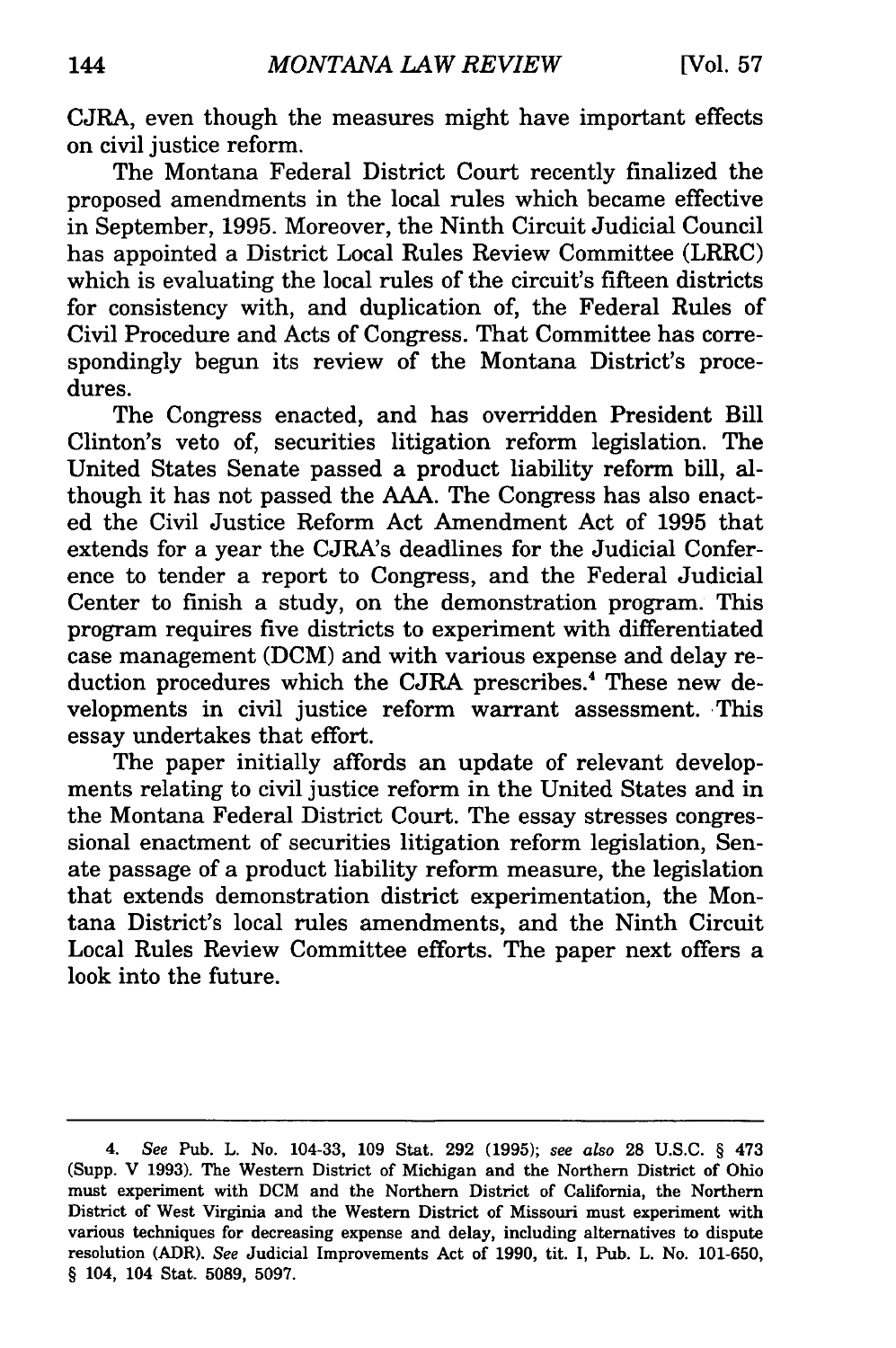#### II. CIVIL JUSTICE REFORM UPDATE

## A. *National Developments*

Very few new developments in federal civil justice reform nationally which implicate the district courts have transpired since I examined reform in the most recent issue of the *Montana Law Review.5* Each of the thirty-four Early Implementation District Courts (EIDC), including the Montana district, and the other sixty courts that are not EIDCs have continued experimenting with techniques for reducing expense and delay and have continued to analyze those measures' efficacy.<sup>6</sup>

The House of Representatives passed the AAA, the SLRA and the PLLRA during early 1995.<sup>7</sup> The Senate passed a bill governing securities litigation that was nearly identical and a measure covering products liability litigation that was somewhat analogous subsequently in 1995.<sup>8</sup> These proposals could have important impacts on federal civil justice reform. Nonetheless, I accord the AAA and the PLLRA rather limited examination in this essay because it remains uncertain whether Congress will pass and whether President Clinton will sign either the PLLRA or the AAA.

The Attorney Accountability Act would alter Federal Rule of Civil Procedure 68's settlement offer requirement by providing for fee shifting in diversity cases and would modify Federal Rule of Evidence  $702$  by restricting expert testimony.<sup>9</sup> The bill would also make stricter the 1993 amendment in Federal Rule of Civil Procedure 11 by deleting safe harbors, applying the revision to discovery, and mandating the imposition of sanctions which must be compensatory. 10 The Senate has not passed this proposal.

The securities legislation requires a number of reforms in securities litigation. Most significant to the issues considered in this essay, the act imposes elevated pleading and special class

<sup>5.</sup> *See* Tobias, *Refining, supra* note 1, at 540-42.

<sup>6.</sup> All districts had to issue civil justice expense and delay reduction plans by December 1993. *See* Judicial Improvements Act of 1990, tit. I, Pub. L. No. 101-650, § 103(b)(1), 104 Stat. 5089, 5096.

<sup>7.</sup> I rely substantially in the remainder of this subsection on Carl Tobias, *Common Sense and Other Legal Reforms,* 48 VAND. L. REV. 699 (1995); *see also*  Tobias, *Refining, supra* note 1, at 541-42.

<sup>8.</sup> *See* S. 240, 104th Cong., 1st Sess. (1995); S. 565, 104th Cong., 1st Sess. (1995).

<sup>9.</sup> *See* H.R. 988, *supra* note 3, §§ 2-3; *see also* FED. R. *CN.* P. 68; FED. R. Evrn. 702.

<sup>10.</sup> *See* H.R. 988, *supra* note 3, § 4; *see also* FED. R. *CN.* P. 11.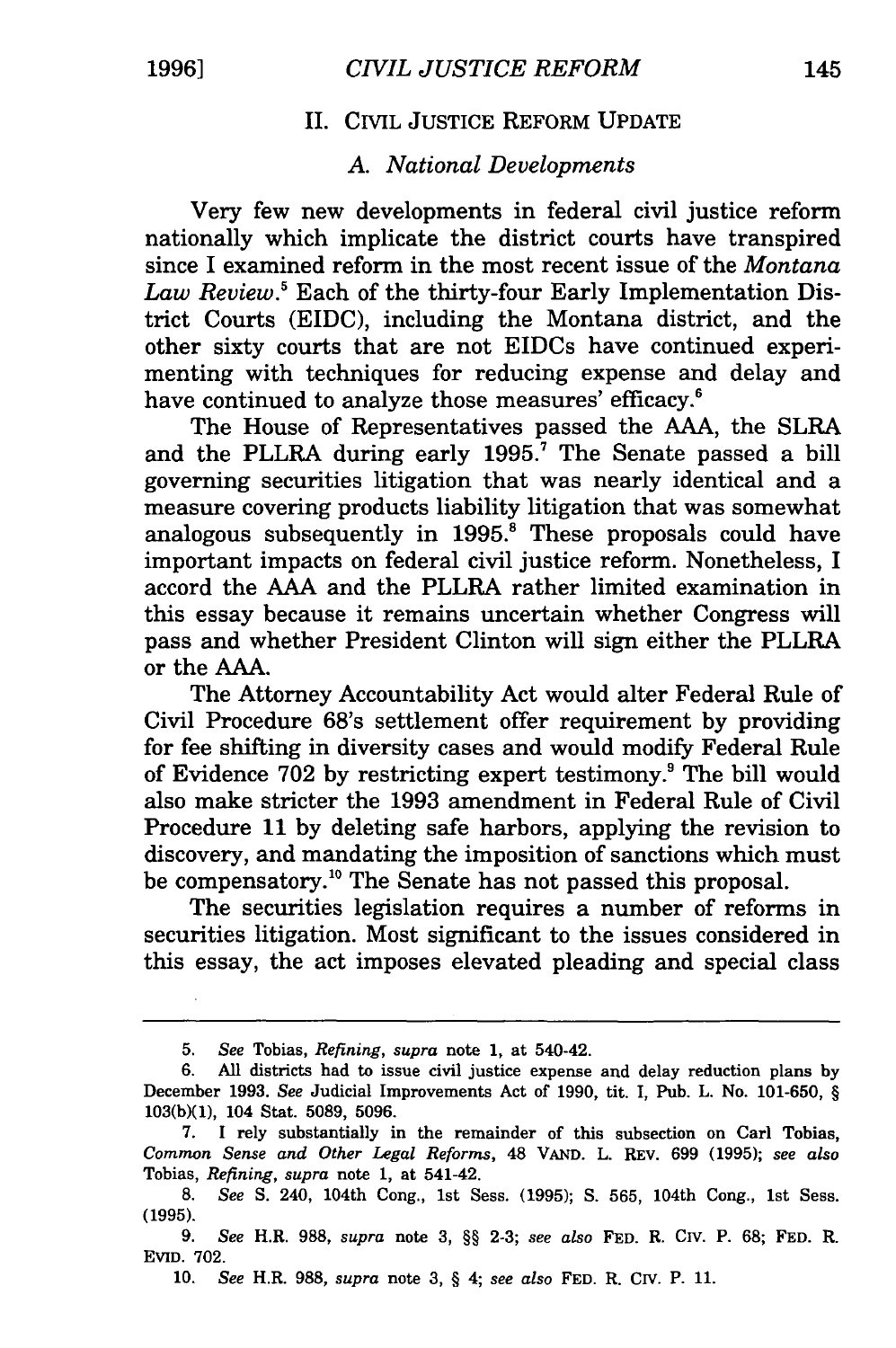action requirements in securities cases and commands losers to pay prevailing parties' attorney's fees in some of those lawsuits.<sup>11</sup> The Senate passed a bill that resembled the SLRA in June, and a conference committee reached agreement in December, 1995. President Clinton vetoed the measure; however, both Houses of Congress overrode that veto in December.

The PLLRA would make numerous modifications in products liability law. For example, the bill would limit seller liability in a number of situations, sharply restrict punitive damages awards and cap awards of the damages.<sup>12</sup> The measure would also provide several defenses to products liability suits and impose a special Rule 11 governing frivolous products cases.<sup>13</sup> while the proposal proscribes strict liability suits for commercial loss, includes a statute of repose, and restricts the liability of health care providers and drug manufacturers.<sup>14</sup> In May, the Senate passed a bill which was so much more lenient than the House legislation that a conference committee was only recently named to attempt to reach compromise on the disparate versions. 15

In the most recent issue of the *Montana Law Review,* I reported that several senators had introduced a bill which would have extended the deadline in the CJRA that required the Judicial Conference to tender to Congress by December 31, 1995 a report on the demonstration program.<sup>16</sup> In October 1995, the Civil Justice Reform Act Amendment Act of 1995, which extended the demonstration program for another year, became law.<sup>17</sup>

#### *B. Montana Developments*

In March 1995, the Montana Federal District Court proposed revisions in its local rules and solicited public input on the proposals. 18 Most of the suggested amendments were rather insignificant or implicated style, although a few were important and substantive. One change would have effectively reinstituted

<sup>11.</sup> *See* R.R. 1058, *supra* note 3, § 101.

<sup>12.</sup> *See* R.R. 956, *supra* note 3, §§ 102, 201.

<sup>13.</sup> *See* R.R. 956, *supra* note 3, §§ 104-05.

<sup>14.</sup> *See* R.R. 956, *supra* note 3, §§ 101, 106, 202.

<sup>15.</sup> *See* S. 565, *supra* note 8.

<sup>16.</sup> *See* S. 464, 104th Cong., 1st Sess. {1995); *see also* Tobias, *Refining, supra*  note 1, at 541.

<sup>17.</sup> Pub. L. No. 104-33, 109 Stat. 292 (1995); *see also* Margaret Sanner & Carl Tobias, *The Civil Justice Reform Act Amendment Act of 1995,* 164 F.R.D. (forthcoming Apr. 1996).

<sup>18.</sup> United States District Court for the District of Montana, Proposed Amendments to Local Rules {1995) [hereinafter 1995 Proposals].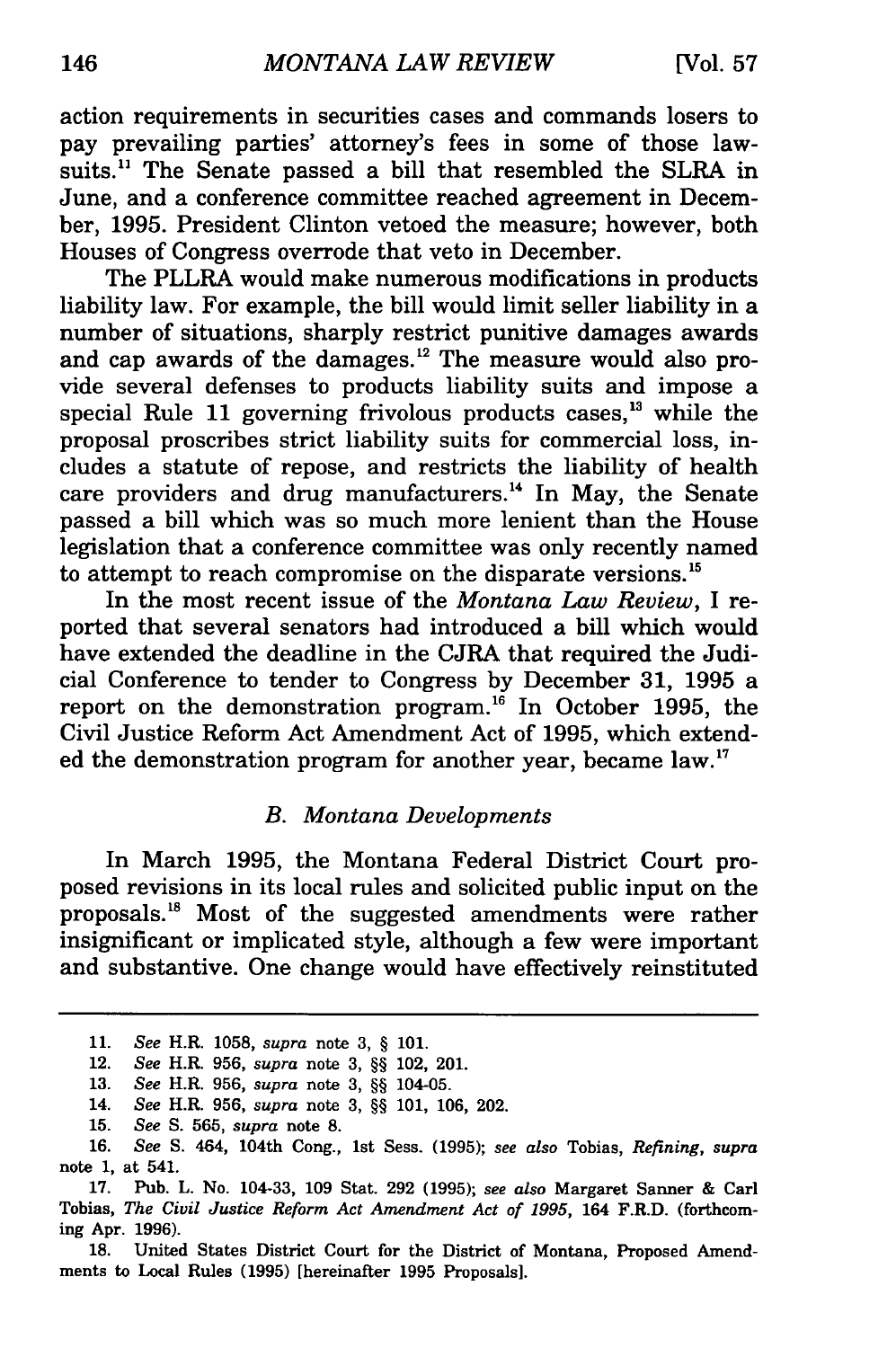the automatic disclosure requirements that the district had adopted in April 1992.<sup>19</sup> The new proposal also stated that sanctions "may be imposed for violation of Rule 200-5(a) [and] shall be imposed in accordance with the prescriptions" of Federal Rules 11 and  $37.^{20}$ 

Another significant alteration involved provision for the coequal assignment of civil cases with the opportunity for litigants to opt out and have Article III judges hear suits which were first assigned to magistrate judges.<sup>21</sup> The proposal required that parties request an Article III judge "not later than twenty days from the date notification of assignment to the magistrate judge is filed by the Clerk of Court."<sup>22</sup> The court sought public comments on the proposed revisions which were due in May.<sup>23</sup> The district made no changes in the two important procedures examined above and recently finalized the entire package of proposals, giving them an effective date of September 5, 1995.<sup>24</sup> Copies of the new local rules are available in the offices of the clerk of court.

The Ninth Circuit Local Rules Review Committee was established in 1994 under the auspices of the Ninth Circuit Judicial Council and the Chief District Judges Committee of that body.25 The LRRC is charged with reviewing local procedures of the circuit's fifteen districts for consistency with the Federal Rules of Civil Procedure and with United States Code provisions.<sup>26</sup>

The Committee has assigned initial responsibility for reviewing the procedures in each district to Committee members, law professors, court personnel and practitioners. One or two individ-

24. *See* United States District Court for the District of Montana, Order, Amendments to the Rules of Procedure of the United States District Court for the District of Montana (1995).

25. I rely substantially in the remainder of this subsection on Carl Tobias, *Suggestions for Circuit Court Review of Local Procedures,* 52 WASH. & LEE L. REV. 359 (1995) and on my experience as a member of the LRRC.

26. *See* 28 U.S.C. § 332(d)(4) (1988 & Supp. V 1993); *see also* FED. R. CIV. P. 83. The 1995 amendment of Rule 83 also requires that local procedures not be duplicative of Federal Rules and Acts of Congress, and the LRRC is attempting to implement this requirement. *See* FED. R. CIV. P. 83.

<sup>19.</sup> *See* 1995 Proposals, Rule 200-5, *supra* note 18, at 18-20. *Compare* D. MONT. R. 200-5(a) *with* United States District Court for the District of Montana, Order in the Matter of Local Rules of Civil Procedure 2-3 (Jan. 25, 1994).

<sup>20.</sup> *See* 1995 Proposals, Rule 200-5(a)(4), *supra* note 18, at 19.

<sup>21.</sup> *See* id. at 2-3.

<sup>22.</sup> *See* id. at 3.

<sup>23.</sup> United States District Court for the District of Montana, Notice, Proposed Amendments to the Rules of Procedure of the United States District Court for the District of Montana (1995).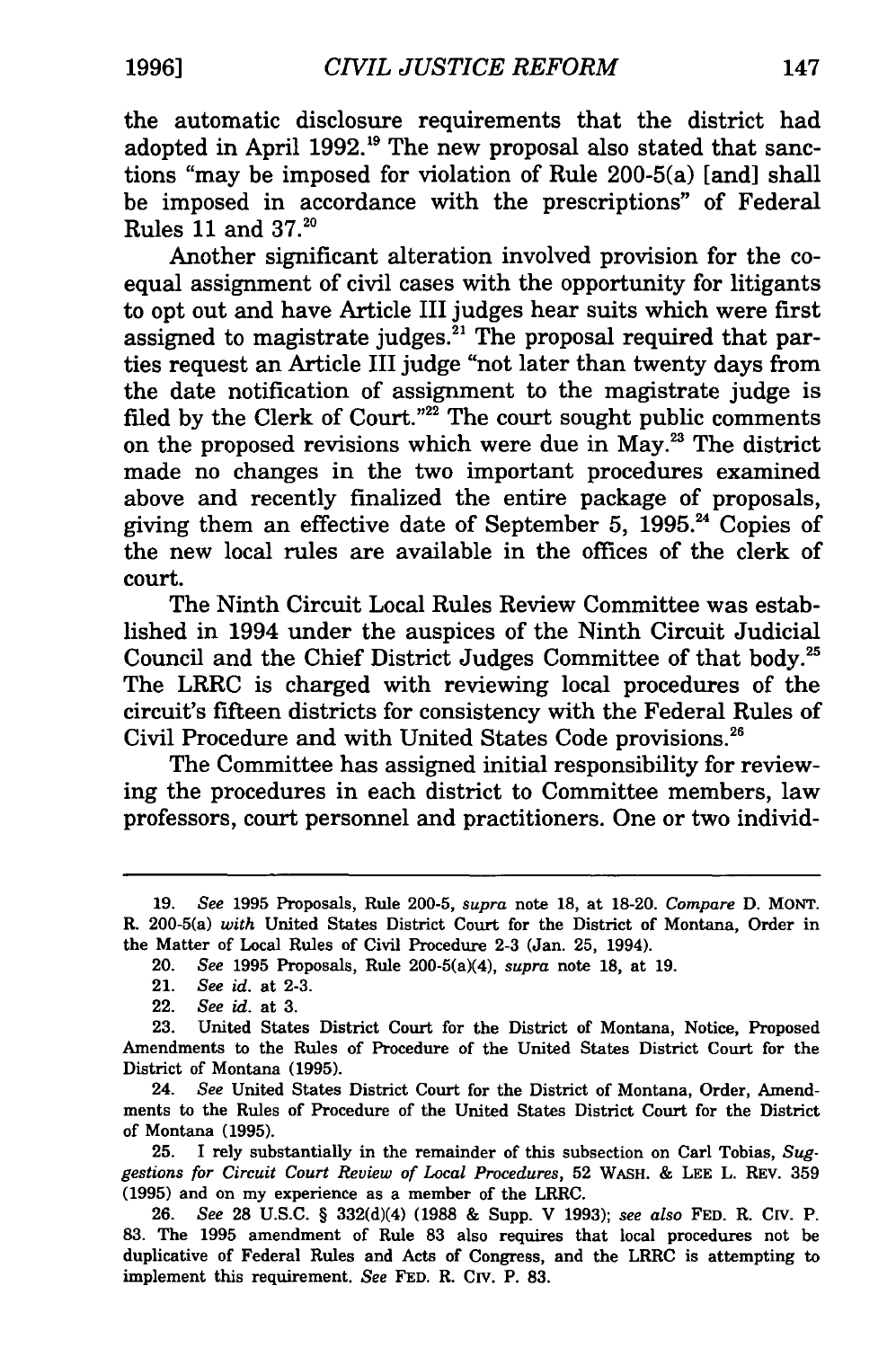uals in each district are reviewing for inconsistency and duplication all local rules and general orders which have the effect of local rules. Any rules which are found to be inconsistent or duplicative are being compiled and analyzed with explanations for the findings. The Committee will designate, but will not analyze, all potentially inconsistent and duplicative procedures that have been prescribed pursuant to the CJRA because that legislation may be read as granting authority to adopt inconsistent procedures<sup>27</sup> and because the statute, and procedures adopted thereunder, are scheduled to expire in  $1997.^{28}$ 

Once initial reviewers complete compilations of possibly inconsistent or duplicative procedures in specific districts, the Committee will consider and forward the compilations to each district's judicial officers for their responses. The Committee will then review the districts' responses and make recommendations regarding possible abrogation or modification of particular procedures to the Ninth Circuit Judicial Council. That entity will in turn decide whether to abolish or change the procedures.

I have responsibility for conducting the initial review in the Montana District. My research assistant and I began reviewing this Autumn the local rules which became effective in September. Chief Judge Hatfield has generously supplied copies of all general orders adopted by the district since 1982. We are planning to complete this initial review by early 1996. We shall forward the results of the review to the LRRC which will evaluate the report. Upon receipt of the review, the LRRC will analyze the review and will send it to the judicial officers of the Montana District for their response. Upon receipt of the judges' response, the LRRC will review it and make recommendations to the Judicial Council. The LRRC hopes to complete the entire review process by mid-1996.

<sup>27.</sup> *See* Friends of the Earth v. Chevron Chem. Co., 885 F. Supp. 934 (E.D. Tex. 1995); *see generally* Lauren Robel, *Fractured Procedure: The Civil Justice Reform Act of 1990,* 46 STAN. L. R.Ev. 1447 (1995); Carl Tobias, *Improving the 1988 and 1990 Judicial Improvements Acts,* 46 STAN. L. REV. 1589 (1994).

<sup>28.</sup> *See* Judicial Improvements Act of 1990, tit. I, Pub. L. No. 101-650, § 103(b)(2), 104 Stat. 5089, 5096.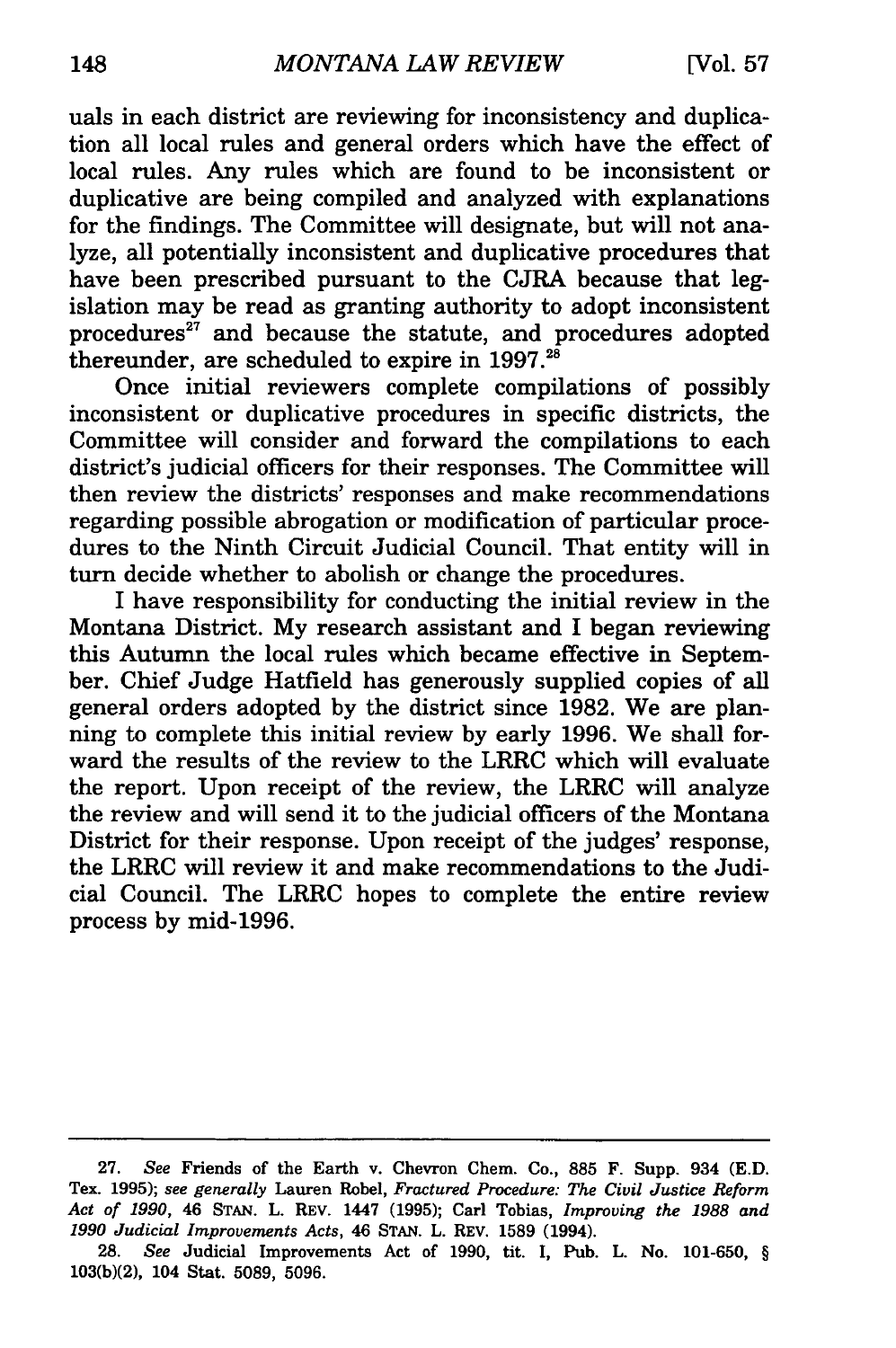# III. A GLANCE INTO THE FuTURE

#### *A. National*

Each of the 94 districts will continue applying under the CJRA many procedures that are meant to reduce expense or delay in civil litigation. More definitive conclusions as to the measures' efficacy must await greater experimentation, particularly in the courts which are not EIDCs and which have been experimenting for less time. The congressional decision to extend the demonstration district experimentation means that the Federal Judicial Center, which is evaluating the program, and the Judicial Conference which must report to Congress on it, should take advantage of the additional time.

Congress ought to jettison the features of the AAA and products liability reforms which cover procedure and fee shifting because they will disrupt the ordinary, national process for amending rules or will inappropriately limit federal court access.29 Should Congress not be convinced that the bills will have these effects or decide to proceed for other reasons, Congress must reject those provisions that will disrupt ongoing reform efforts, such as CJRA experimentation.

#### B. *Montana*

The Montana Federal District Court properly sought and considered public comment before it finalized proposed revisions in the local rules. The automatic disclosure amendment effectively reinstates the 1992 formulation with which judicial officers and federal court practitioners should be familiar.<sup>30</sup> The revision's inclusion of a sanctioning provision seems unnecessary and might be confusing.<sup>31</sup> The 1993 revision in Federal Rule 37 specifically prescribes sanctions for disclosure violations. $32$  and the allusion in the local rule to Federal Rule 11 could lead to complications because Rule 11's 1993 revision includes numerous procedures which differ from those in Rule 37.<sup>33</sup> If the disclo-

<sup>29.</sup> For additional examination of this legislation and suggestions for treating it, see Tobias, *supra* note 7.

<sup>30.</sup> *See supra* note 19 and accompanying text; *see also* Tobias, *Re-evaluating, supra* note 1, at 314.

<sup>31.</sup> *See supra* note 20 and accompanying text.

<sup>32.</sup> *See* FED. R. CIV. P. 37.

<sup>33.</sup> *See* FED. R. CIV. P. 11. For example, the 1993 amendment of rule 11 includes a safe harbor.